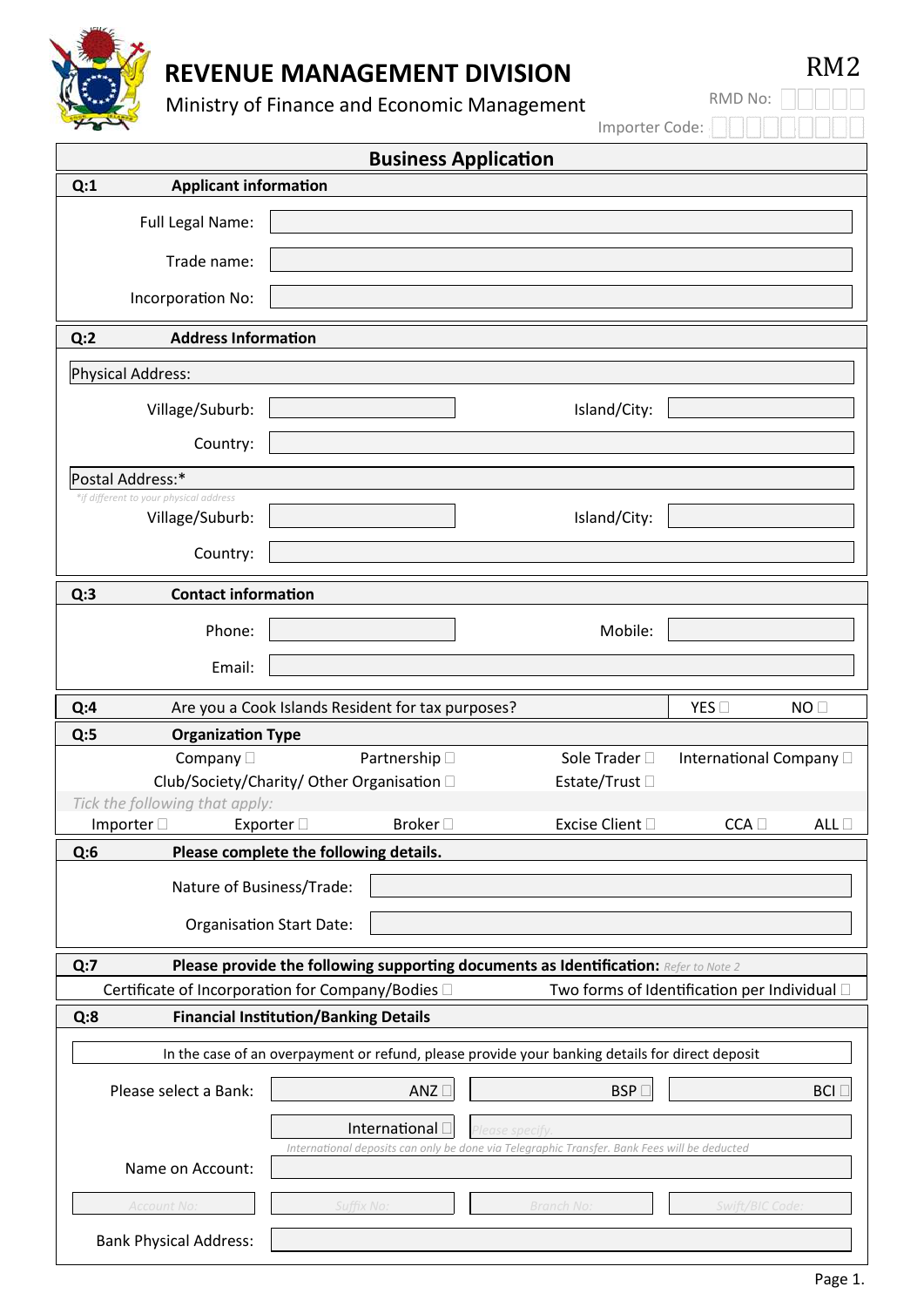

Ministry of Finance and Economic Management

**Value Added Tax Registration Q:9 Are you registering for VAT?**  $NO \Box$  Go to Q:16  $Ves \Box$  Continue to Q:10 Q:10 Was your total turnover (Taxable Supplies) in the last 12 Months more than \$40,000.00?  $NO \t\Box$  Continue to  $O:11$  Yes  $\Box$  Go to  $O:13$  Q:11 Do you expect your turnover for the next 12 months to be more than \$40,000.00?  $\mathsf{No} \square$  Continue to Q:12  $\mathsf{Yes} \square$  Go to Q:13 Q:12 Was your total turnover or expected turn over more than \$20,000.00? If yes, are you applying for Voluntary Registration under VAT Act. Section 12(4c)? No *You are not eligible for VAT registration at this time. Go to Q:16*  $Yes \Box$  Continue to Q:13 Q:13 Commencement date of taxable activity? Date: Q:14 Select the VAT Accounting basis that you are using?  $\blacksquare$  Invoice/Accruals Basis  $\blacksquare$  Payments/Cash Basis \**Refer: Note 9 (Pg.5)* Q:15 Do you make Exempt Supplies? Yes No **Employer/PAYE Registration Q:16 Will you be employing staff?**  $\blacksquare$  **Yes**  $\Box$  *Continue to Q:17* No  $\Box$  *Go to Q:19*  Q:17 When will you start employing? Q:18 Number of employees?  *Please refer to Note 8. for details on your responsibilities as an Employer.* Q:19 Would you like an RMD Officer to contact you regarding your Tax & Customs responsibilities? Individual Income Tax  $Yes \Box$  No  $\Box$  Company Income Tax Yes  $\Box$  No  $\Box$ Employer/PAYE Yes  $\Box$  No  $\Box$  Customs Import/Export Yes  $\Box$  No  $\Box$ 

Value Added Tax  $Yes \Box$  No  $\Box$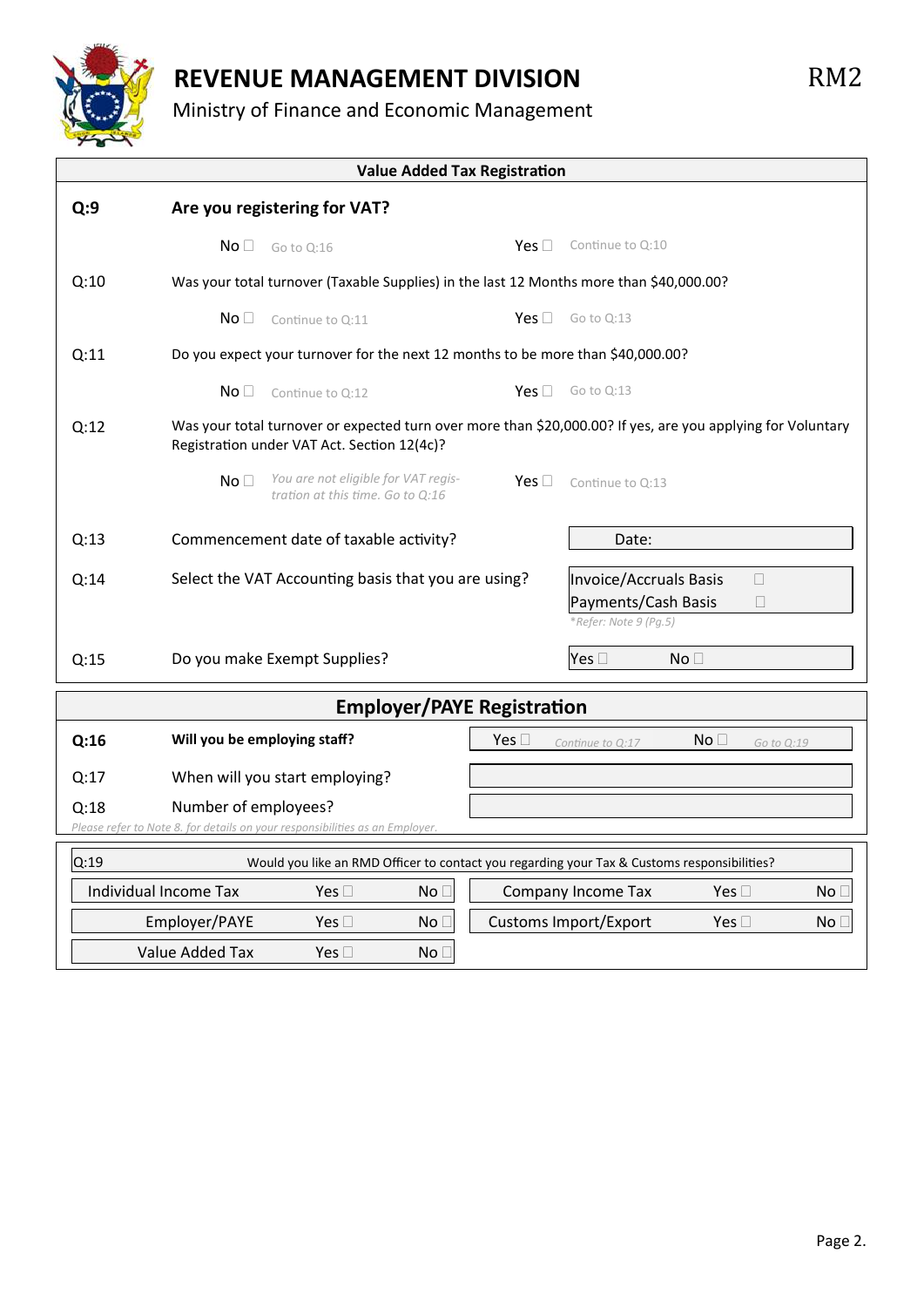

Ministry of Finance and Economic Management

**Additional Contact Details Q:20** Please print the Name; Address; Personal RMD Number of each Shareholder/Director/Partner/Trustee/ Executive office holder below Full Name: Have you even been known by another name? i.e. Maiden Name:  $\forall$ es  $\Box$  No  $\Box$  If Yes, Please provide: Title/Position Held: New York 1999 and The RMD No: Address: Full Name: Have you even been known by another name? i.e. Maiden Name:  $\left|\n\begin{array}{ccc}\n\text{Yes} & \text{else}\n\end{array}\right|$  No  $\Box$  If Yes, Please provide: Title/Position Held:  $\parallel$  and  $\parallel$  and  $\parallel$  and  $\parallel$  and  $\parallel$  and  $\parallel$  and  $\parallel$  and  $\parallel$  and  $\parallel$  and  $\parallel$  and  $\parallel$  and  $\parallel$  and  $\parallel$  and  $\parallel$  and  $\parallel$  and  $\parallel$  and  $\parallel$  and  $\parallel$  and  $\parallel$  and  $\parallel$  and  $\parallel$  and  $\parallel$  and  $\parallel$  Address: Full Name: Have you even been known by another name? i.e. Maiden Name:  $\forall$ es  $\Box$  | |No $\Box$  If Yes, Please provide: Title/Position Held:  $\parallel$  and the contract of the contract of the RMD No: Address: Full Name: Have you even been known by another name? i.e. Maiden Name:  $\left| \text{Yes } \Box \right|$   $\left| \text{No } \Box \right|$  If Yes, Please provide: Title/Position Held: RMD No: Address: Full Name: Have you even been known by another name? i.e. Maiden Name:  $\left| \text{Yes } \Box \right|$   $\left| \text{No } \Box \right|$  If Yes, Please provide: Title/Position Held: New York 1999 and The RMD No: Address: *If you require more 'Additional Contact Details' please let our staff know.*  $\Box$  Yes Additional contact details' page(s) are attached.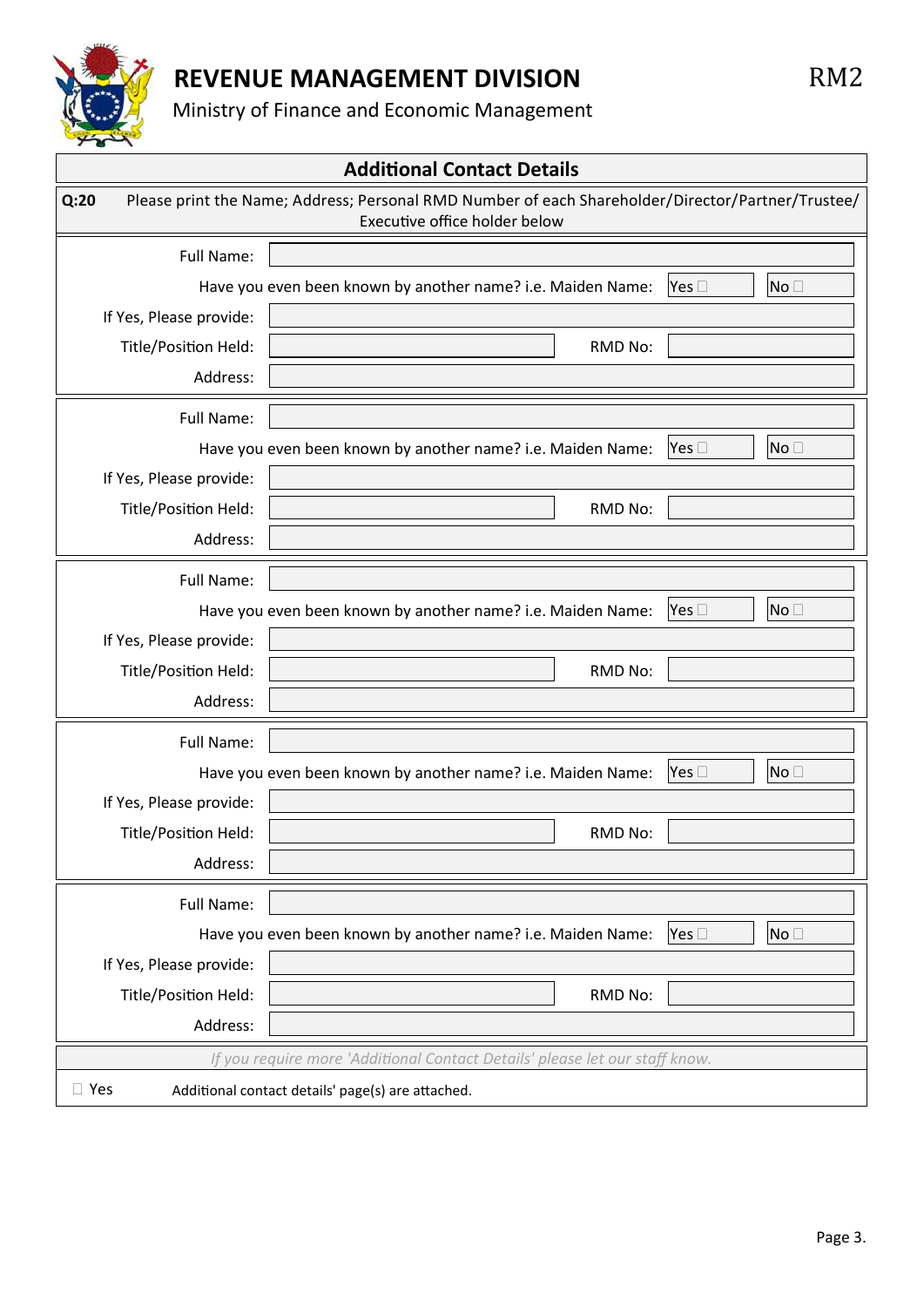

Ministry of Finance and Economic Management

| <b>Third Party Notification/Access</b>                 |                                                                                                                     |                                                                                                  |                                  |  |  |
|--------------------------------------------------------|---------------------------------------------------------------------------------------------------------------------|--------------------------------------------------------------------------------------------------|----------------------------------|--|--|
| Q:21                                                   |                                                                                                                     | Please advise (The below contact person) of the RMD Number and/or Client Code allocated to me.   |                                  |  |  |
| <b>Contact Person:</b>                                 |                                                                                                                     |                                                                                                  |                                  |  |  |
| Company/Agent:                                         |                                                                                                                     |                                                                                                  |                                  |  |  |
|                                                        |                                                                                                                     |                                                                                                  |                                  |  |  |
| Email:                                                 |                                                                                                                     |                                                                                                  |                                  |  |  |
| <b>Contact No:</b>                                     |                                                                                                                     |                                                                                                  |                                  |  |  |
| Note: Refer to Declaration Note '4' for clarification. |                                                                                                                     |                                                                                                  |                                  |  |  |
|                                                        |                                                                                                                     | If you have an Accountant or Lawyer, please provide the following:                               |                                  |  |  |
| <b>Accountant Name:</b>                                |                                                                                                                     |                                                                                                  |                                  |  |  |
| <b>Accounting Firm:</b>                                |                                                                                                                     |                                                                                                  |                                  |  |  |
| Address:                                               |                                                                                                                     |                                                                                                  |                                  |  |  |
| Contact No:                                            |                                                                                                                     | <b>Contact No:</b>                                                                               |                                  |  |  |
| Email:                                                 |                                                                                                                     |                                                                                                  |                                  |  |  |
|                                                        | Would you like RMD to allow your Accountant Third Party access, including online access to your RMD E-Tax Profile?: |                                                                                                  | Yes $\square$<br>No <sub>1</sub> |  |  |
| Lawyer Name:                                           |                                                                                                                     |                                                                                                  |                                  |  |  |
| Law Firm:                                              |                                                                                                                     |                                                                                                  |                                  |  |  |
| Address:                                               |                                                                                                                     |                                                                                                  |                                  |  |  |
| Contact No:                                            |                                                                                                                     | Contact No:                                                                                      |                                  |  |  |
| Email:                                                 |                                                                                                                     |                                                                                                  |                                  |  |  |
|                                                        | Would you like RMD to allow your Lawyer Third Party access, including online access to your RMD E-Tax Profile?:     |                                                                                                  | Yes $\square$<br>No <sub>1</sub> |  |  |
| Q:22<br><b>E-Tax Online Registration</b>               |                                                                                                                     |                                                                                                  |                                  |  |  |
| Email/Username:                                        |                                                                                                                     |                                                                                                  |                                  |  |  |
| User Full Name:                                        |                                                                                                                     |                                                                                                  |                                  |  |  |
| <b>Assigned Roles:</b>                                 | $\Box$ Accounts                                                                                                     | □ Payments                                                                                       | $\Box$ Returns                   |  |  |
|                                                        | □ Web User Management                                                                                               |                                                                                                  | $\Box$ All                       |  |  |
| Tax Types Assigned:                                    | $\Box$ Income Tax                                                                                                   | $\square$ PAYE                                                                                   | □ PAYE Reconciliation            |  |  |
|                                                        | □ Value Added Tax                                                                                                   | $\Box$ Withholding Tax                                                                           | □ Interest Paid Rec              |  |  |
|                                                        |                                                                                                                     | Print the full name, contact number and email of a person we can contact about this registration |                                  |  |  |
| Name:                                                  |                                                                                                                     |                                                                                                  |                                  |  |  |
| Contact No:                                            |                                                                                                                     | Contact No:                                                                                      |                                  |  |  |
| Email:                                                 |                                                                                                                     |                                                                                                  |                                  |  |  |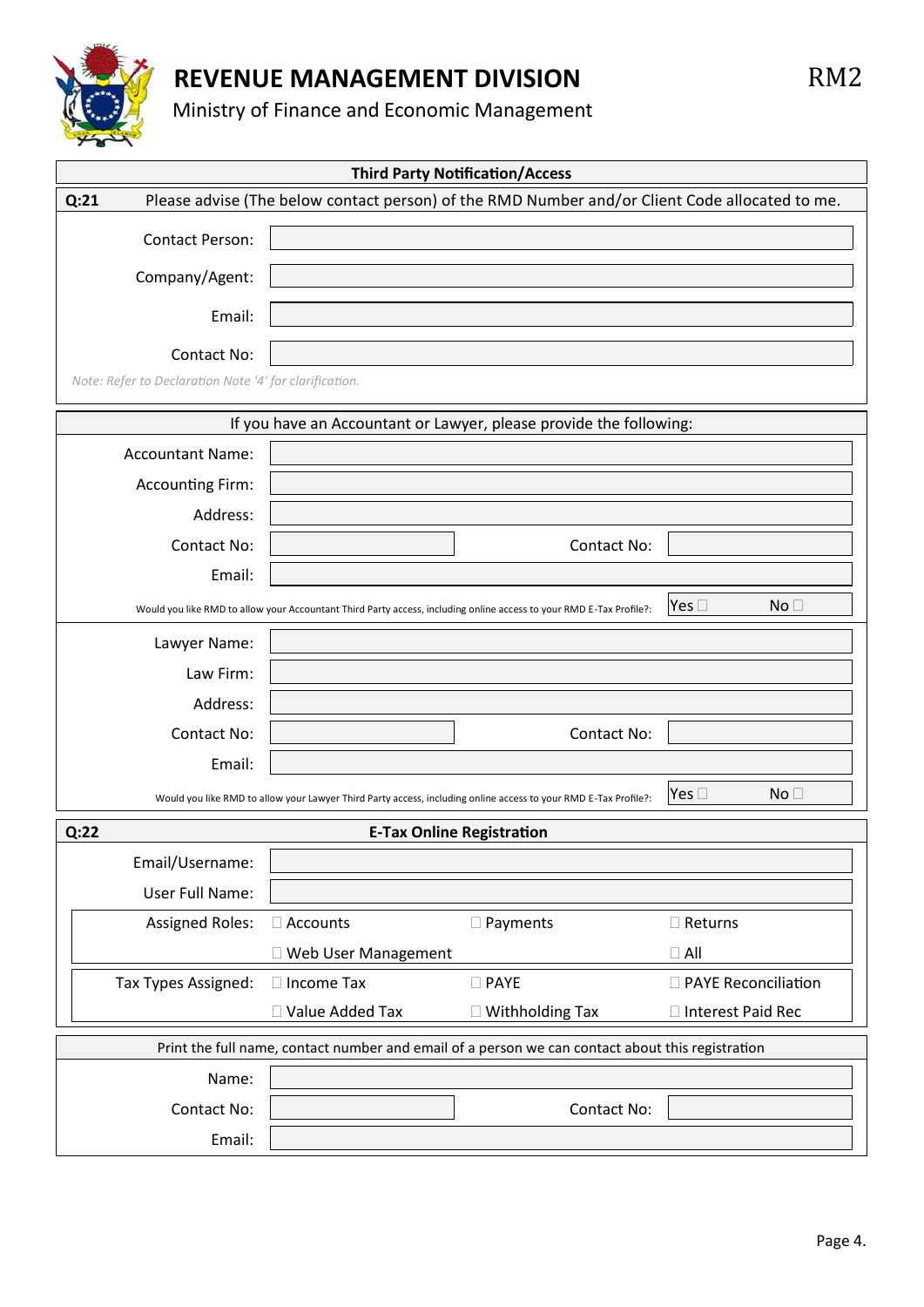

Ministry of Finance and Economic Management

#### **Important Information**

#### **Notes:**

- 1 You Must tick ALL boxes that apply
- 2 A Copy of your Company's Certificate of Incorporation must be attached, also details of Trading Name if different from registered Company name for Partnerships & Sole Traders and Trading name (if applicable) is required.

Private individuals must supply two forms of Identification. Refer to Approved Identification list below. Original documentation may need to be sighted by a Revenue Management staff member for verification.

- 3 A copy of the passport biography details page is the preferred ID for all names listed. Including Directors/Partners/Contact Persons/Signatory of form. If no Passport exists please provide a copy of that person's Drivers License. All Directors/Partners must be listed.
- 4 Complete this section if an agent/broker is acting on your behalf.
- 5 This Application must be completed and signed by an authorised person of the entity concerned or the Importer/Exporter of the goods if the Importer/Exporter is a private individual. For Broker or CCA Codes, a separate application (CICS Form 77) is to be completed.
- $6$  Incomplete applications will be rejected and returned for completion.
	- 7 Please note that you are required to keep business records in the Cook Islands for a minimum period of 5 years pursuant to: Section 129 of the Customs Revenue and Boarder Protection Act 2012 & Section 217 of the Income Tax Act 1997.
	- 8 Employer & PAYE responsibilities as an Employer. Income Tax Act 1997. Section 145. Tax deductions to be made by employers.
	- 9 Accounting basis: refer to VAT Quick reference guide.
	- 10 Updating contact information Please ensure that you keep your contact details up to date.

| <b>Approved Identification</b>                                                                                                   |                                 |  |  |  |
|----------------------------------------------------------------------------------------------------------------------------------|---------------------------------|--|--|--|
| <b>Category A</b>                                                                                                                | <b>Category B</b>               |  |  |  |
| Photo Identification                                                                                                             | <b>Supporting Documentation</b> |  |  |  |
| New Zealand Passport                                                                                                             | Cook Islands Birth Certificate  |  |  |  |
| Foreign Passport                                                                                                                 | Certificate of Incorporation    |  |  |  |
| Cook Islands Drivers License                                                                                                     | <b>Trust Deed</b>               |  |  |  |
| $\otimes$ You must provide 1 original document from category A, and one original document from category B with your application. |                                 |  |  |  |

*You must provide 1 original document from category A, for each individual listed at Q:19 (page 3).*

*Original documentation may need to be sighted by a Customs or Revenue Management staff member for verification.*